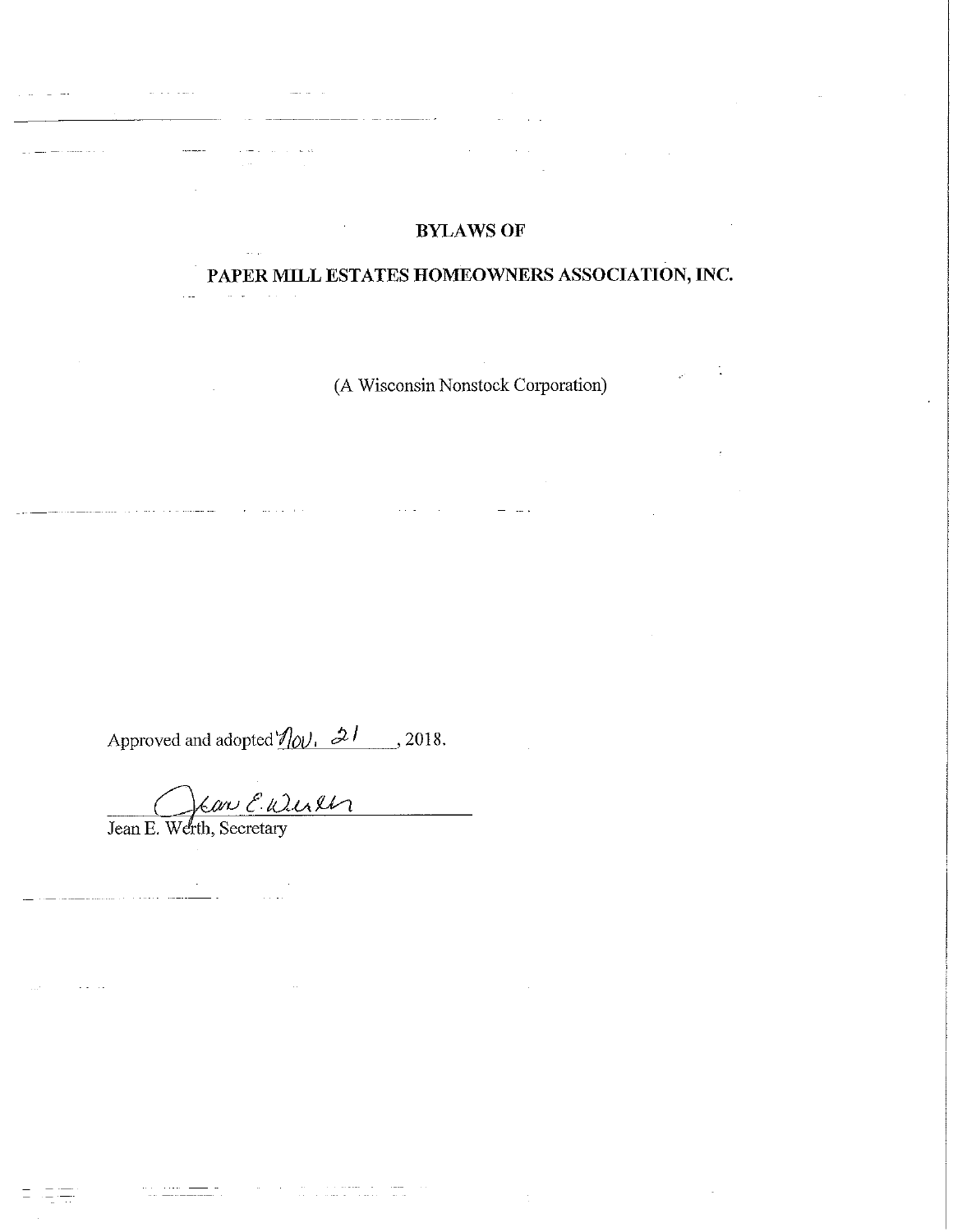# **BYLAWS OF PAPER MILL ESTATES HOMEOWNERS ASSOCIATION (Adopted November 21, 2018)**

# **Table of Contents**

| <b>Article 1</b>  |  |
|-------------------|--|
| <b>Article 2</b>  |  |
| Section 2.01      |  |
| Section 2.02      |  |
| Section 2.03      |  |
| Section 2.04      |  |
| <b>Article 3</b>  |  |
| Section 3.01      |  |
| Section $3.01(a)$ |  |
| Section $3.01(b)$ |  |
| Section 3.02      |  |
| Section 3.03      |  |
| Section 3.04      |  |
| Section 3.05      |  |
| Section 3.06      |  |
| Section 3.07      |  |
| <b>Article 4</b>  |  |
| Section 4.01      |  |
| Section 4.02      |  |
| Section 4.03      |  |
| Section 4.04      |  |
| Section 4.05      |  |
| Section 4.06      |  |
| Section 4.07      |  |
| Section 4.08      |  |
| Section 4.09      |  |
| Section 4.10      |  |
| Section 4.11      |  |
| Section 4.12      |  |
| <b>Article 5</b>  |  |
| Section 5.01      |  |
| Section 5.02      |  |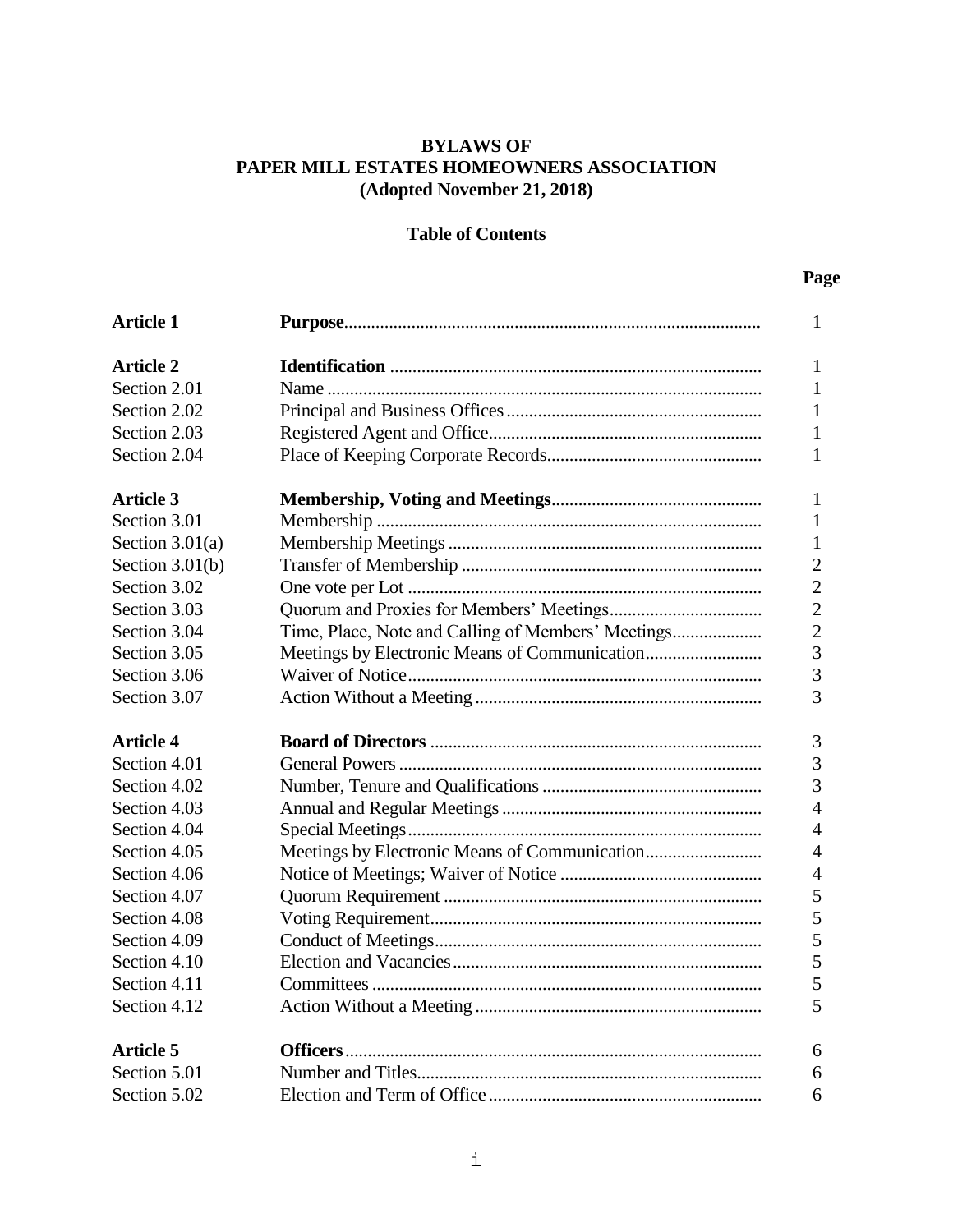| Section 5.03      | 6              |
|-------------------|----------------|
| Section 5.04      | 6              |
| Section 5.05      | 6              |
| Section 5.06      | 6              |
| Section 5.07      | 6              |
| Section 5.08      | $\overline{7}$ |
| Section 5.09      | 7              |
| Section 5.10      |                |
|                   |                |
| <b>Article 6</b>  | 8              |
| Section 6.01      | 8              |
| Section 6.02      | 8              |
| Section 6.03      | 8              |
| Section 6.04      | 9              |
| <b>Article 7</b>  | 9              |
| <b>Article 8</b>  | 9              |
| <b>Article 9</b>  | 9              |
| <b>Article 10</b> | 9              |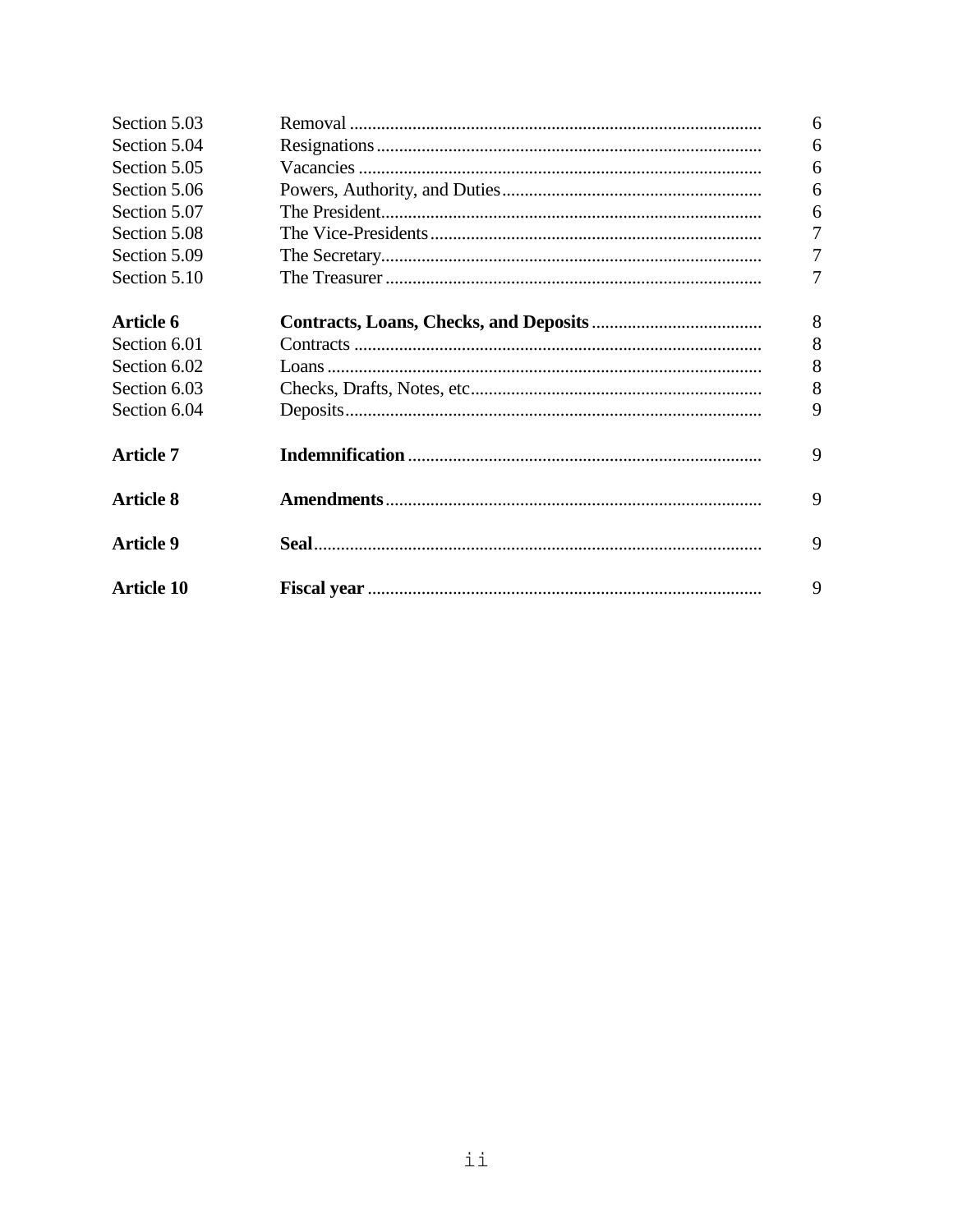## **ARTICLE 1 Purpose**

The purpose of PAPER MILL ESTATES HOMEOWNERS ASSOCIATION, INC. (the "Corporation") is to provide for the orderly functioning of Papermill Estates, a legal subdivision described as Lots One (1) through Forty-nine (49), Papermill Estates, as recorded in the Office of the Register of Deeds on November 8, 217 in Cabinet M of Plats, Pages 73 and 74, as Document No. 2119240, being all of Lot 1 of Certified Survey Map No. 7383 recorded in Volume 44 on Page 7383, as Document No. 2107632, located in Government Lots 2 and 3 of Section 27, Township 21 North, Range 18 East, Village of Kimberly, Outagamie County, Wisconsin. The Corporation is specifically authorized to determine the common expenses of Papermill Estates and determine the amount of common expenses chargeable to each lot and to hire a property management company to manage the day to day affairs of the Corporation and the subdivision.

## **ARTICLE 2 Identification**

**Section 2.01. Name.** The name of the Corporation is PAPER MILL ESTATES HOMEOWNERS ASSOCIATION, INC.

**Section 2.02. Principal and Business Offices.** The Corporation may have such principal and other business offices, either within or outside the state of Wisconsin, as the Board of Directors may designate or as the Corporation's business may require from time to time.

**Section 2.03. Registered Agent and Principal Office.** The Corporation's Registered Agent shall be RICHARD C. VAN SISTINE III. The Registered Agent may be changed from time to time by or under the authority of the Board of Directors. The address of the Corporation's Principal Office shall be 2835 W. COLLEGE AVENUE, APPLETON, WI 54914. The Principal Office may be changed from time to time by or under the authority of the Board of Directors.

**Section 2.04. Place of Keeping Corporate Records.** The records and documents required by law to be kept by the Corporation permanently shall be kept at the Corporation's Principal Office.

## **ARTICLE 3 Membership, Voting and Meetings**

**Section 3.01. Membership.** All persons who are record title holders of said Lots One (1) through Forty-nine (49) shall be members of the Corporation.

**Section 3.01(a). Membership Meetings.** The Annual Meeting of the Members of the Corporation shall be on the second Tuesday of March, or at such other time as the Members may by resolution determine. Special meetings may be held at such times as the Membership or the Board of Directors may determine from time to time.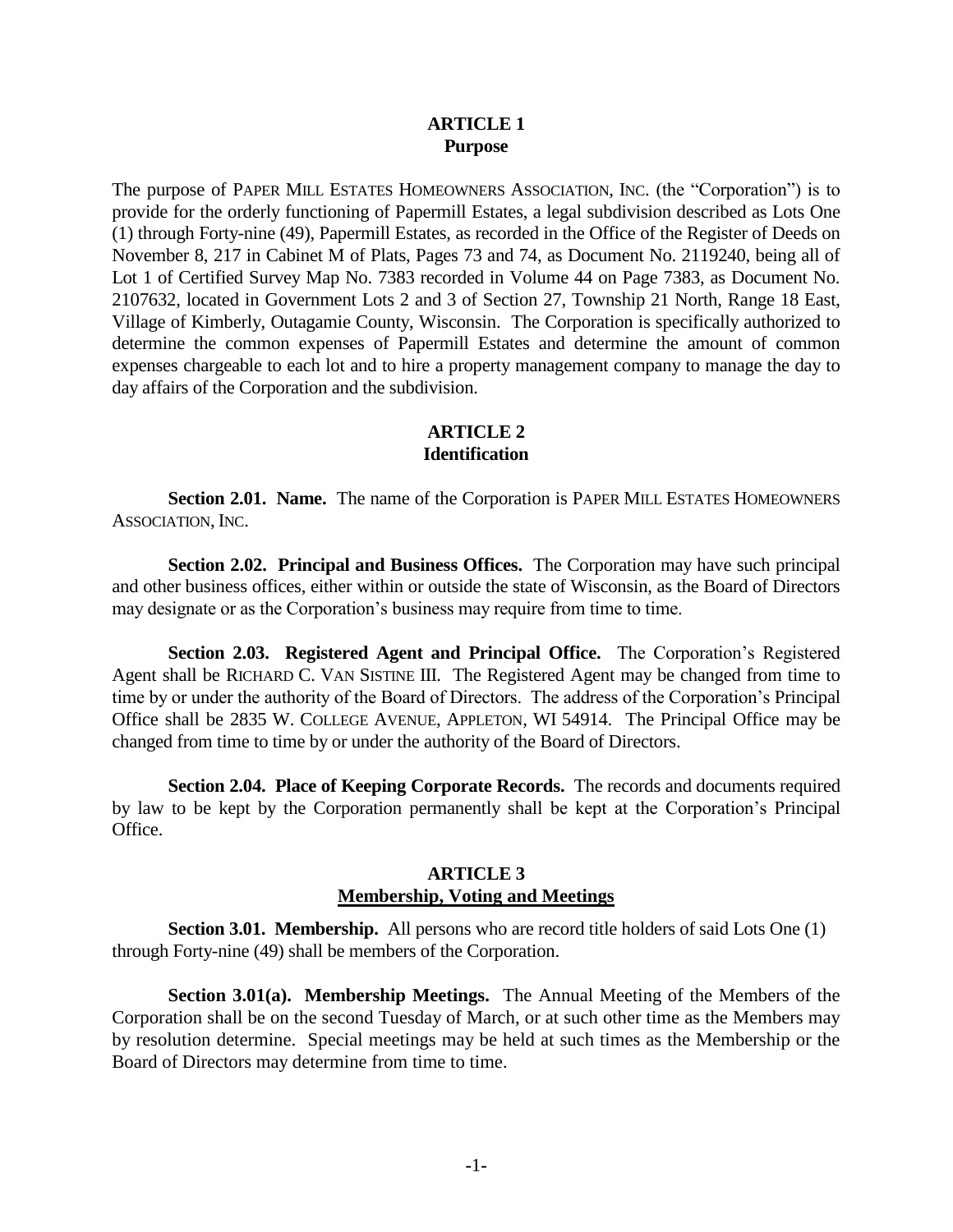**Section 3.01(b). Transfer of Membership.** Each membership shall be appurtenant to the Lot upon which it is based and shall be transferred automatically upon conveyance of that Lot. Membership in the Association may not be transferred, except in connection with the transfer of a Lot. Upon transfer of a Lot, the Association shall, as soon as possible thereafter, be given written notice of such transfer, including the name of the new owner, identification of Lot, date of transfer, name of the person designated to vote, and any other information about the transfer which the Association may deem pertinent, and the Association shall make appropriate changes to the Membership List effective as of the date of transfer.

**Section 3.02. One vote per Lot.** There shall be one vote per Lot, regardless of the number of owners. The owners of Lots having multiple owners shall designate the person among them empowered to cast their Lot's vote. In the case of a Lot owned by a corporation, limited liability company, limited partnership, or other legal entity or organization, voting rights shall be vested in one person so designated by the owner. The Secretary shall maintain a list of the owners of each Lot and identifying the person designated to cast the Lot's vote.

**Section 3.03. Quorum and Proxies for Members' Meetings.** A quorum for members' meetings shall consist of a majority of votes entitled to be cast. Votes may be cast in person or by proxy in accordance with designations in the Membership List. The act of a majority of votes present in person or by proxy at any meeting at which a quorum is present shall be the act of the members. Proxies shall be valid only for the particular meeting or time period designated therein, unless sooner revoked, and must be filed with the Secretary before the appointed time of the meeting. If any meeting of members cannot be organized because a quorum is not present, a majority of the members who are present, either in person or by proxy, may adjourn the meeting from time to time until a quorum is present, without further notice. At such adjourned meeting at which a quorum shall be present or represented, any business may be transacted which might have been transacted at the meeting as originally noticed.

**Section 3.04. Time, Place, Notice and Calling of Members' Meetings.** Meetings shall be held at such time and place as may be designated by the Board of Directors. Notice of each members' meeting shall be delivered to each member at such address as the member shall have designated in writing and filed with the Secretary. Notice may be given orally, communicated in person, by telephone, telegraph, teletype, facsimile, email, or other form of wire or wireless communication, private carrier, or in any other manner provided by Chapter 181 of the Wisconsin Statutes. Notice shall be given not less than 48 hours before the meeting being noticed, or 72 hours before the meeting being noticed if the notice is given by mail or private carrier. Written notice shall be deemed given at the earlier of the time it is received or at the time it is deposited with postage prepaid in the United States mail or delivered to the private carrier. Oral notice is effective when communicated. Electronic notice is effective when sent. A member may waive notice required under this paragraph or by law at any time, whether before or after the time of the meeting. The waiver must be in writing, signed by the member, and retained in the corporate record book. The member's attendance at or participation in a meeting shall constitute a waiver of notice of the meeting, unless the member at the beginning of the meeting or promptly upon his or her arrival objects to holding the meeting or transacting business at the meeting and does not thereafter vote for or assent to action taken at the meeting. Neither the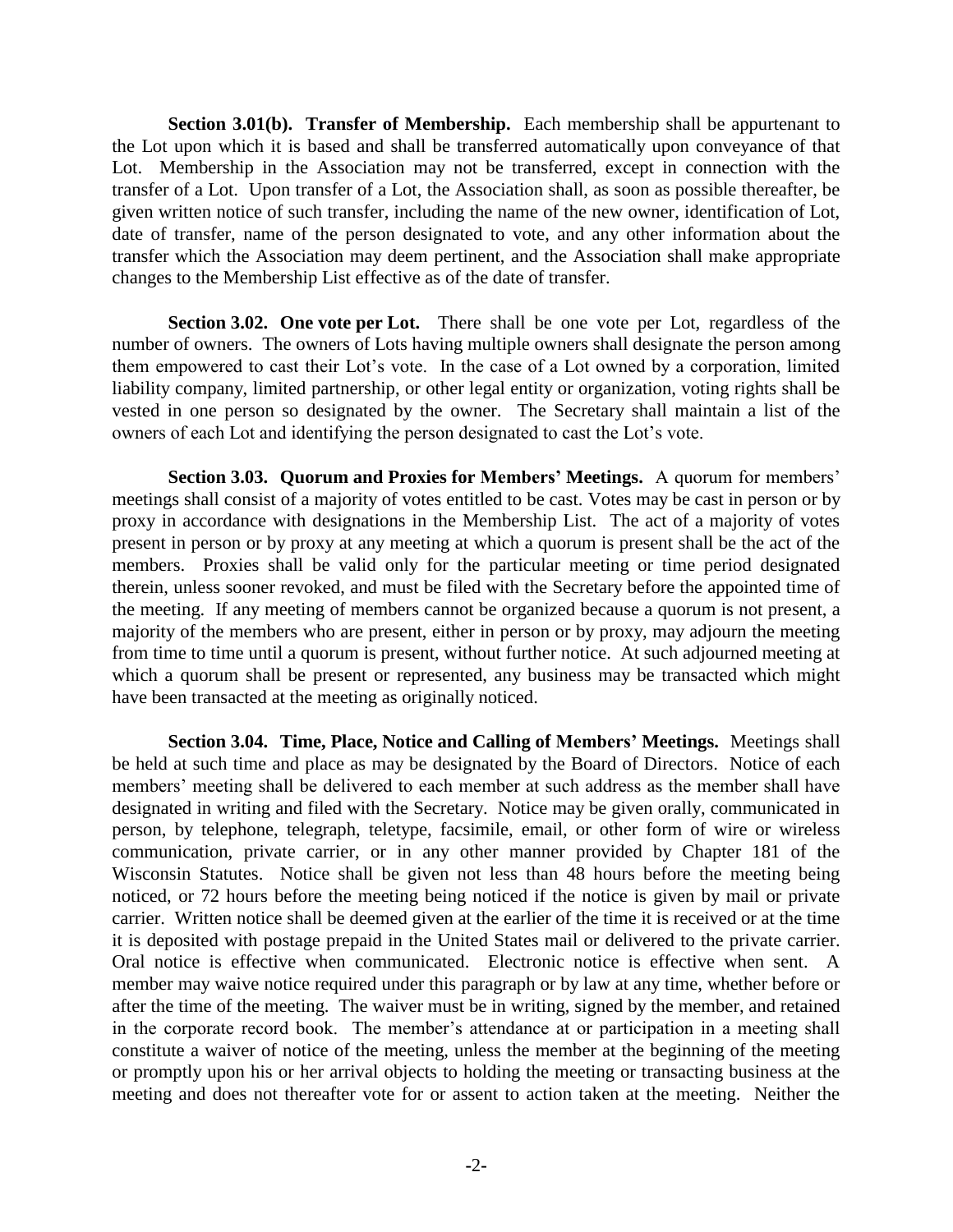business to be transacted at nor the purposes of any regular or special members' meeting need be specified in the notice or waiver of notice of the meeting. The annual meeting shall be held on the second Tuesday of March of each year for the purpose of electing directors and officers and of transacting any other business authorized to be transacted by the members. Special meetings of the members shall be held whenever called by the President or any two members and must be called by such officers upon receipt of a written request signed by members with one-third (l/3) or more of all votes entitled to be cast.

**Section 3.05. Meetings by Electronic Means of Communication.** To the extent provided in these Bylaws, the members, or any committee of the members, may, in addition to conducting meetings in which each member participates in person, and notwithstanding any place set forth in the notice of the meeting or these Bylaws, conduct any regular or special meeting by the use of any electronic means of communication, provided (1) all participating members may simultaneously hear each other during the meeting, or (2) all communication during the meeting is immediately transmitted to each participating member, and each participating member is able to immediately send messages to all other participating members. Before the commencement of any business at a meeting at which any members do not participate in person, all participating members shall be informed that a meeting is taking place at which official business may be transacted.

**Section 3.06. Waiver of Notice.** Before, at, or after any meeting of the members, any member may, in writing, waive notice of such meeting and such waiver shall be deemed equivalent to the giving of such notice. Attendance by a member at any meeting of the members shall be a waiver of notice by him of the time and place thereof. If all of the members are present at any meeting of the members, no notice shall be required and any business may be transacted at such meeting.

**Section 3.07. Action Without a Meeting.** Any action required or permitted by the Articles of Incorporation, these Bylaws, and the Covenants, or any provision of law to be taken by the members at a meeting of the members may be taken without a meeting if one or more written consents, setting forth the action so taken, shall be signed, or approved if circulated electronically. A member may approve the consent by indicating approval in an email communicated to all the members entitled to vote on the subject matter of the action and retained in the corporate records. Action taken pursuant to written consent shall be effective when the last member signs and/or approves the consent or upon such other effective date as specified in the consent.

### **ARTICLE 4 Board of Directors**

**Section 4.01. General Powers.** The Corporation's powers shall be exercised by or under the authority of, and its business and affairs shall be managed under the direction of, its Board of Directors, subject to any limitation set forth in the articles of incorporation.

**Section 4.02. Number, Tenure, and Qualifications.** The initial Board of Directors shall consist of three (3) persons, appointed by the initial developer of the subdivision, to serve until the next annual meeting of the Membership or until their resignation. Thereafter, the number of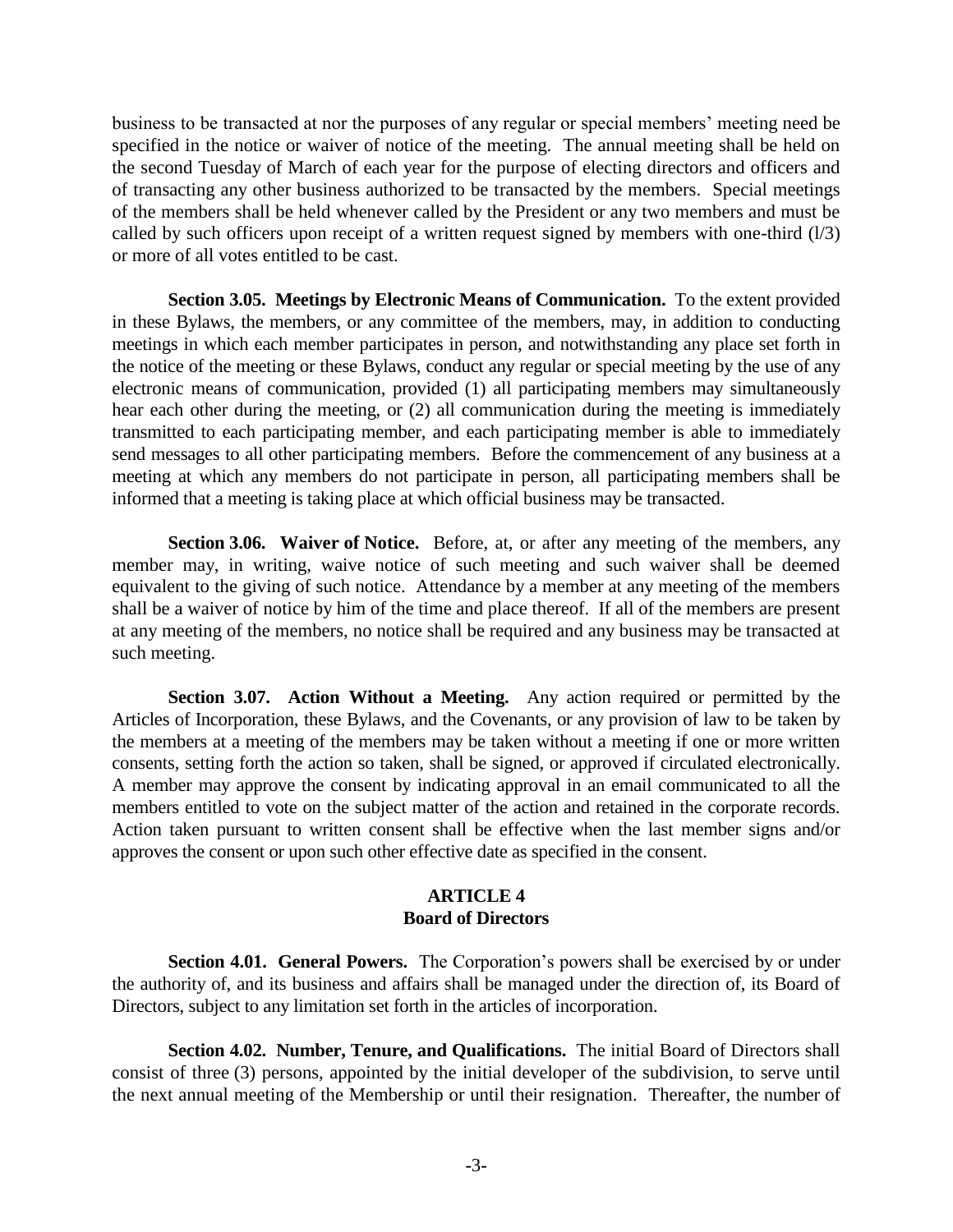Directors shall be not less than 3, nor more than 9. After the initial Board of Directors is replaced, the Directors shall be selected from among the eligible members of the Corporation. Directors shall serve terms of three (3) years each, except that the initial terms of one-third of the initial elected Directors shall be 1 year each, and the initial terms of one-third of the initial elected directors shall be 2 years each. The initial elected Directors whose initial terms shall be less than 3 years shall be determined by lot.

**Section 4.03. Annual and Regular Meetings.** A regular meeting of the Board of Directors shall be held annually, at such time and place as may be fixed by the Board of Directors. The Board of Directors may provide, by resolution, the time and place, for the holding of additional regular meetings, without other notice than such resolution.

**Section 4.04. Special Meetings.** Special meetings of the Board of Directors may be called by or at the request of the President, Secretary, or by twenty percent of the Directors then in office. The person or persons authorized to call special Board of Directors' meetings may fix any place for holding any special Board meeting called by them.

**Section 4.05. Meetings by Electronic Means of Communication.** To the extent provided in these Bylaws, the Board of Directors, or any committee of the Board, may, in addition to conducting meetings in which each Director participates in person, and notwithstanding any place set forth in the notice of the meeting or these Bylaws, conduct any regular or special meeting by the use of any electronic means of communication, provided (1) all participating Directors may simultaneously hear each other during the meeting, or (2) all communication during the meeting is immediately transmitted to each participating Director, and each participating Director is able to immediately send messages to all other participating Directors. Before the commencement of any business at a meeting at which any Directors do not participate in person, all participating Directors shall be informed that a meeting is taking place at which official business may be transacted.

**Section 4.06. Notice of Meetings; Waiver of Notice.** Notice of each Board of Directors' meeting, except meetings pursuant to Section 4.04 of these bylaws, shall be delivered to each Director at his or her residential address or at such other address as the Director shall have designated in writing and filed with the secretary. Notice may be given orally or communicated in person, by telephone, facsimile, email, or other form of wire or wireless communication, private carrier, or in any other manner provided by ch. 181. Notice shall be given not less than 48 hours before the meeting being noticed, or 72 hours before the meeting being noticed if the notice is given by mail or private carrier. Written notice shall be deemed given at the earlier of the time it is received or at the time it is deposited with postage prepaid in the United States mail or delivered to the private carrier. Oral notice is effective when communicated. A Director may waive notice required under this section or by law at any time, whether before or after the time of the meeting. The waiver must be in writing, signed by the Director, and retained in the corporate record book. The Director's attendance at or participation in a meeting shall constitute a waiver of notice of the meeting, unless the Director at the beginning of the meeting or promptly upon his or her arrival objects to holding the meeting or transacting business at the meeting and does not thereafter vote for or assent to action taken at the meeting. Neither the business to be transacted at nor the purpose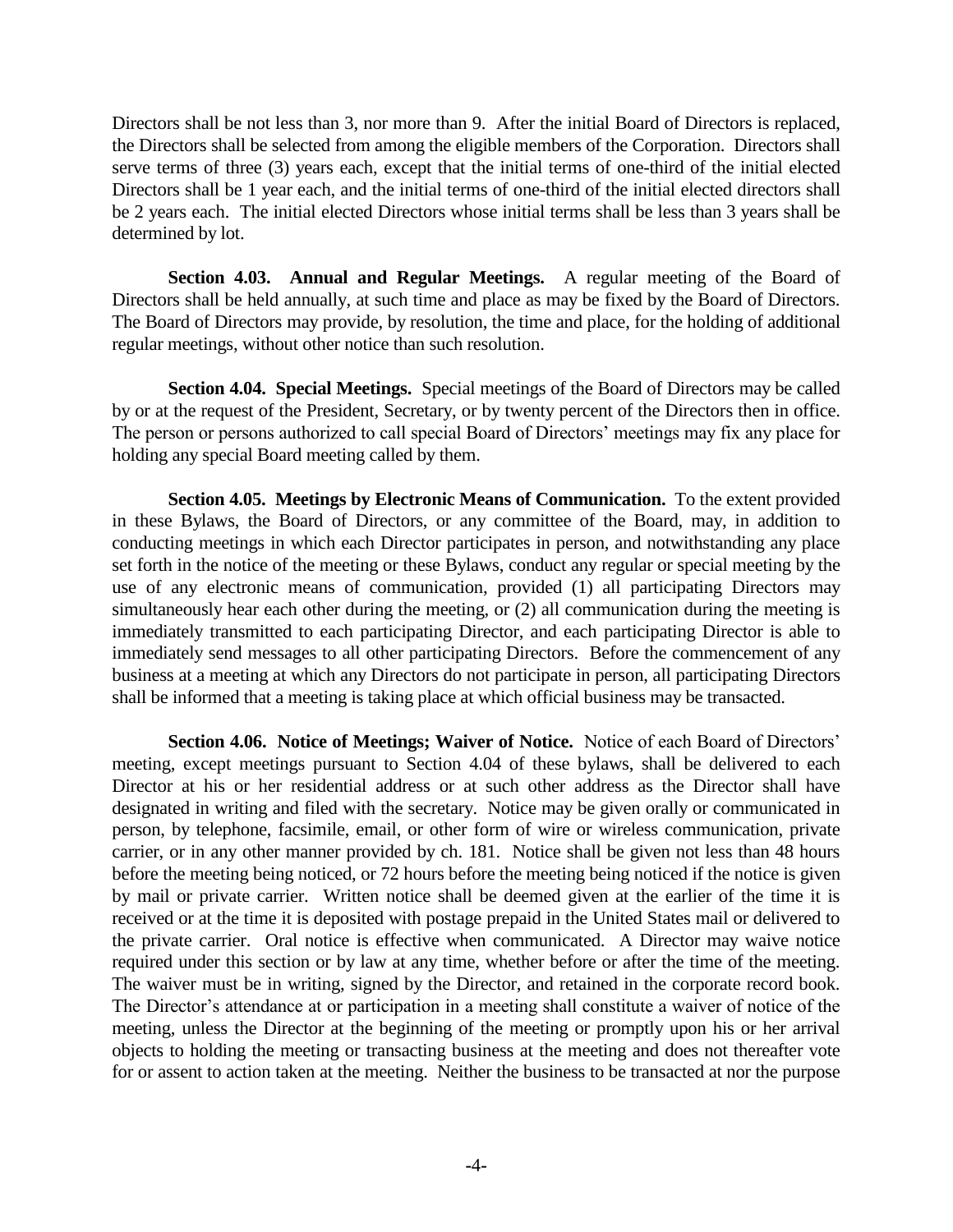of any regular or special Board of Directors' meeting need be specified in the notice or waiver of notice of the meeting.

**Section 4.07. Quorum Requirement.** Except as otherwise provided in the Articles of Incorporation or these Bylaws, a majority of the number of Directors as required in Section 4.02 of these Bylaws shall constitute a quorum for the transaction of business at any Board of Directors' meeting, but a majority of the Directors present, though less than such quorum, may adjourn the meeting to another time without further notice. A majority of the number of Directors appointed to serve on a committee as authorized in Section 4.11 of these Bylaws shall constitute a quorum for the transaction of business at any committee meeting.

**Section 4.08. Voting Requirement.** The affirmative vote of the majority of the Directors present at a meeting at which a quorum is present shall be the act of the Board of Directors or a committee of the Board of Directors. This provision shall not, however, apply to any action taken by the Board of Directors in the event the affirmative vote of a greater number of Directors is required by law, the Articles of Incorporation, or any other provision of these Bylaws.

**Section 4.09. Conduct of Meetings.** The President, or in his or her absence, the Vice President, or, in their absence, any Director chosen by the Directors present, shall call Board of Directors' meetings to order and shall act as Chairperson of the meeting. The Corporation's Secretary shall act as secretary of all Board of Directors' meetings, but in the Secretary's absence, the presiding Officer may appoint any Assistant Secretary, Director, or other person present to act as secretary of the meeting. The Chairperson of the meeting shall determine if minutes of the meeting are to be prepared, and if minutes are to be prepared, shall assign a person to do so.

**Section 4.10. Election and Vacancies.** Directors of the Corporation shall be elected by an affirmative vote of the majority of the Directors at the Directors Annual Meeting. Any vacancy occurring on the Board of Directors, including a vacancy created by an increase in the number of Directors, may be filled until the next succeeding Annual Meeting by an affirmative vote of a majority of the Directors then in office, though less than a quorum of the Board of Directors.

**Section 4.11. Committees.** The Board of Directors may create and appoint directors to one or more Committees, by a resolution. Each Committee shall consist of at least one Director, and shall, unless otherwise provided by the Board of Directors, serve at the pleasure of the Board of Directors. To the extent provided in the resolution as initially adopted and as thereafter supplemented or amended by further resolution adopted by a like vote, each Committee shall have and may exercise, when the Board of Directors is not in session, the powers of the Board of Directors in the management of the Corporation's business and affairs, except that a Committee may not: (1) appoint the principal officers; (2) amend articles of incorporation, or amend, adopt, or repeal Bylaws; or (3) fill vacancies on the Board of Directors or on Committees created pursuant to this section, unless the Board of Directors, by resolution, provides that Committee vacancies may be filled by a majority of the remaining Committee members.

**Section 4.12. Action Without a Meeting.** Any action required or permitted by the Articles of Incorporation, these Bylaws, or any provision of law to be taken by the Board of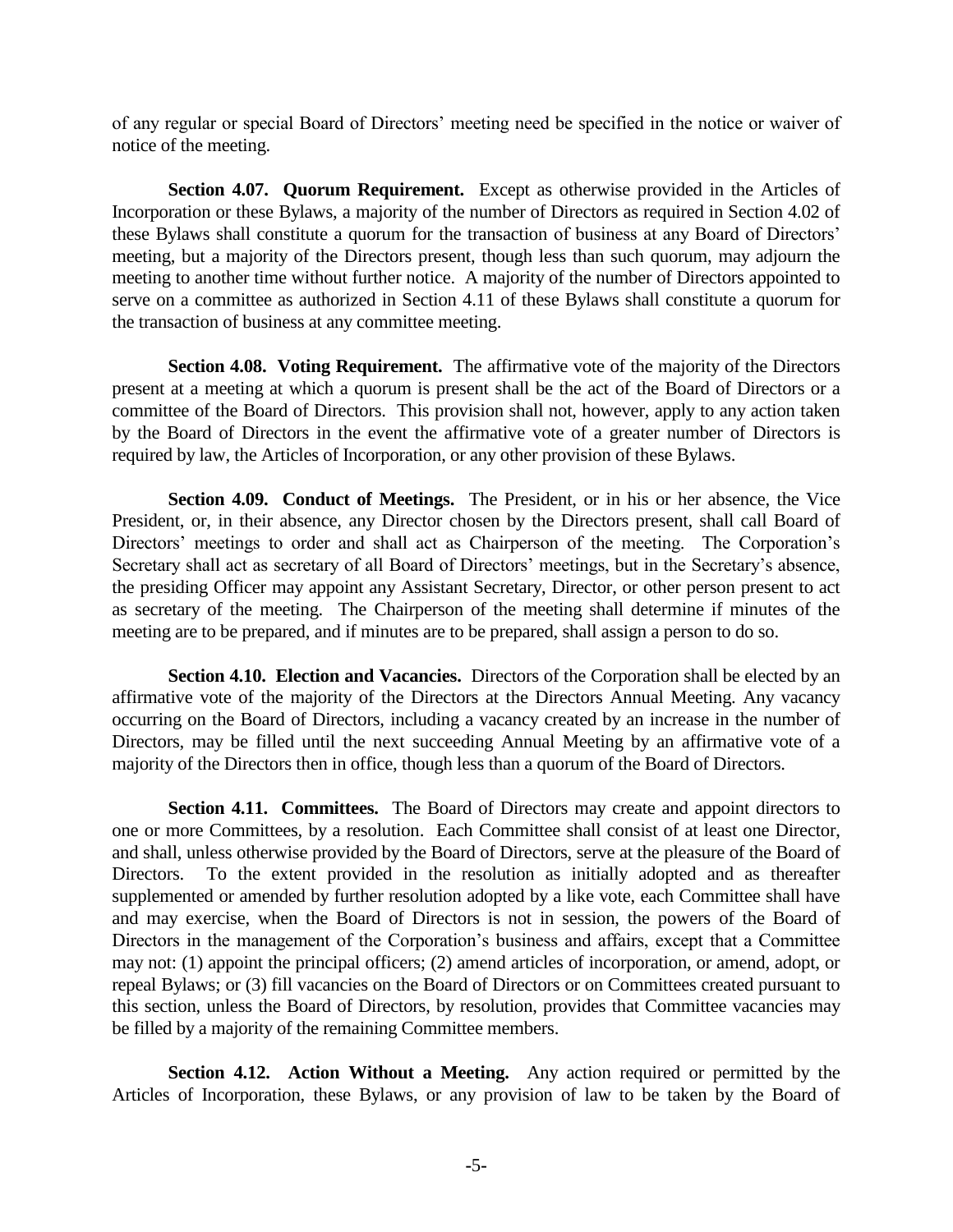Directors at a Board meeting may be taken without a meeting if one or more written consents, setting forth the action so taken, shall be signed by all of the Directors entitled to vote on the subject matter of the action and retained in the corporate records. Action taken pursuant to written consent shall be effective when the last Director signs the consent or upon such other effective date as is specified in the consent.

## **ARTICLE 5 Officers**

**Section 5.01. Number and Titles.** The Corporation's Principal Officers shall be a President, a Vice-President, a Secretary, and a Treasurer, each of whom shall be elected by the Board of Directors. The same person may simultaneously hold more than one office.

**Section 5.02. Election and Term of Office.** The Officers of the Corporation shall be elected annually by the Board of Directors at their Annual Meeting, or to the extent authorized in these bylaws, by another duly appointed Officer. Each Officer shall hold office until his or her successor shall have been duly elected or until the Officer's prior death, resignation, or removal as provided in these Bylaws.

**Section 5.03. Removal.** The Board of Directors may remove any Officer or Agent, elected or appointed, whenever in its judgment the best interest of the Corporation will be served thereby.

**Section 5.04. Resignations.** Any Officer may resign at any time by giving written notice to the Corporation, the Board of Directors, the President, or the Secretary. Any such resignation shall take effect when the notice of resignation is delivered, unless the notice specifies a later effective date and the Corporation accepts the later effective date. Unless otherwise specified in the notice of resignation, the acceptance of the resignation shall not be necessary to make it effective.

**Section 5.05. Vacancies.** A vacancy in any office because of death, resignation, removal, disqualification, or other reason shall be filled in the manner prescribed for regular elections or appointments to the office for the unexpired portion of the term.

**Section 5.06. Powers, Authority, and Duties.** Officers of the Corporation shall have the powers and authority conferred and the duties prescribed by the Board of Directors or the Officer who appointed them in addition to and to the extent not inconsistent with those specified in other sections of this Article 5.

**Section 5.07. The President.** The President shall be the Corporation's Chief Executive Officer and, subject to the Board of Directors' control, shall:

- 1. superintend and manage the Corporation's business;
- 2. be designated as the Chairperson of the Board of Directors, and shall preside at all Directors meetings at which he or she is present;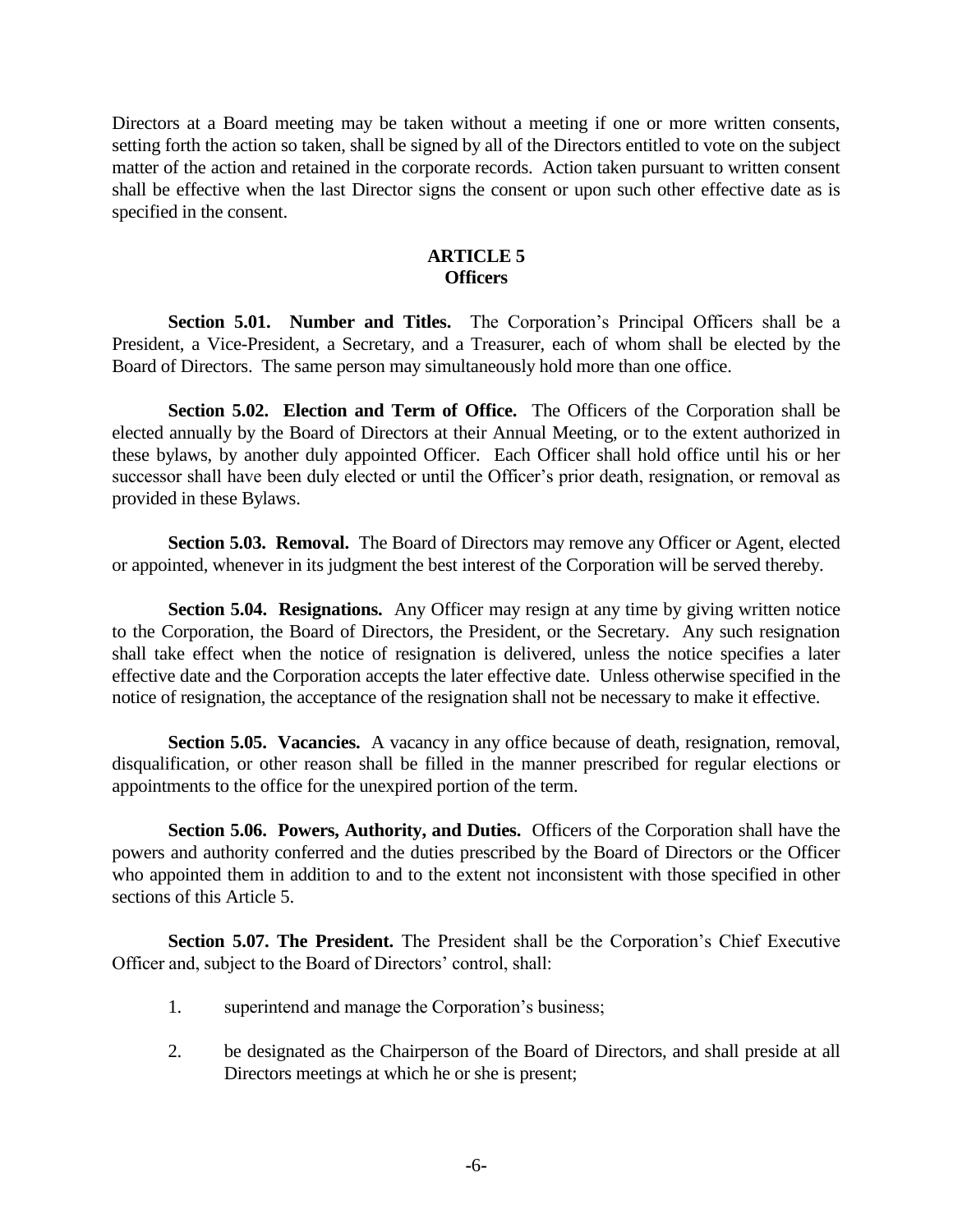- 3. coordinate and supervise the work of its other Officers;
- 4. employ agents, professional advisors, and consultants;
- 5. perform all functions of a general manager of the Corporation's business;
- 6. have authority to sign, execute, and deliver in the Corporation's name all instruments either when specifically authorized by the Board of Directors or when required or deemed necessary or advisable by the president in the ordinary conduct of the Corporation's normal business, except in cases where the signing and execution of the instruments shall be expressly delegated by these Bylaws or by the Board to some other Officer(s) or Agent(s) of the Corporation or shall be required by law or otherwise to be signed or executed by some other Officer or Agent; and
- 7. in general, perform all duties incident to the Office of the President and such other duties as from time to time may be assigned to him or her by the Board of Directors.

**Section 5.08. The Vice-President.** In the President's absence, or in the event of his or her death or inability or refusal to act, or if for any reason it shall be impractical for the President to act personally, the Vice-President shall perform the duties of the President, and when so acting, shall have all the powers of and be subject to all the restrictions upon the President. The Vice-President shall perform such other duties and have such authority as from time to time may be delegated or assigned to him or her by the President or by the Board of Directors. The execution of any instrument of the Corporation by any Vice-President shall be conclusive evidence, as to third parties, of his or her authority to act in the President's place.

**Section 5.09. The Secretary.** The Secretary shall:

- 1. keep any minutes of meetings of the Board of Directors and its committees in one or more books provided for that purpose;
- 2. see that all notices are duly given in accordance with these Bylaws or as required by law;
- 3. be custodian of the Corporation's corporate records and see that the books, reports, statements and all other documents and records required by law are properly kept and filed;
- 4. in general, perform all duties incident to the Office of Secretary and such other duties as from time to time may be assigned to him or her by the Board of Directors or the President.

**Section 5.10. The Treasurer.** The Treasurer shall: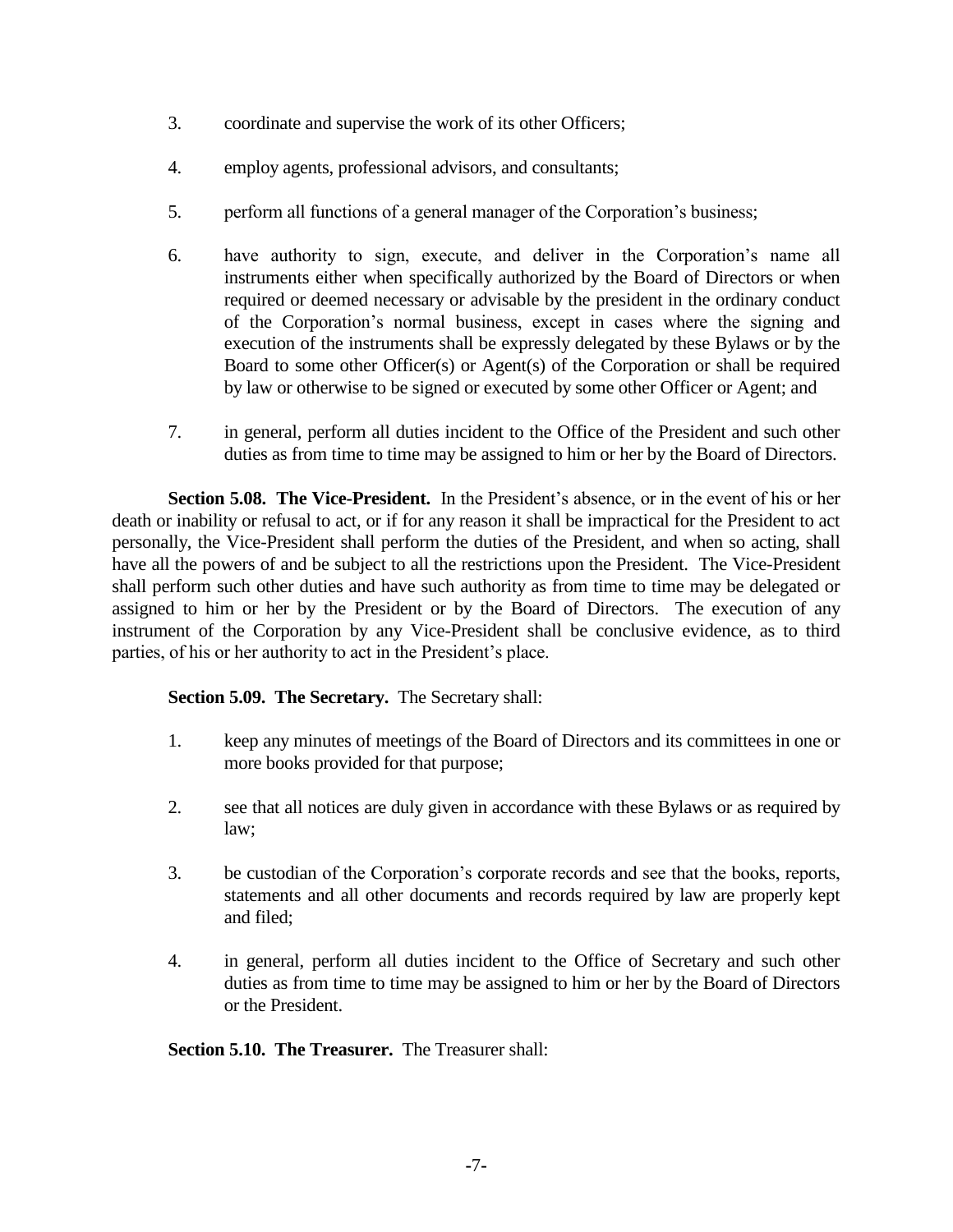- 1. have charge and custody of, and be responsible for, all of the Corporation's funds; receive and give receipts for monies due and payable to the Corporation from any source whatsoever; deposit all such monies in the Corporation's name in such banks, financial institutions, trust companies, or other depositories as shall be selected in accordance with the provisions of these Bylaws; cause such funds to be disbursed by checks or drafts on the Corporation's authorized depositories, signed as the Board of Directors may require; and be responsible for the accuracy of the amounts of, and cause to be preserved proper vouchers for, all monies disbursed;
- 2. have the right to require from time to time reports or statements giving such information as he or she may desire with respect to any and all of the Corporation's financial transactions from the Officers, Employees, or Agents transacting the same;
- 3. keep or cause to be kept, at the Corporation's principal office or such other office or offices as the Board of Directors shall from time to time designate, correct records of the Corporation's funds, business, and transactions, and exhibit those records to any Director of the Corporation upon request at that Office;
- 4. deliver to the Board of Directors or the President whenever requested an account of the Corporation's financial condition and of all his or her transactions as Treasurer, and as soon as possible after the close of each fiscal year, make or cause to be made and submit to the Board a like report for that fiscal year;
- 5. in general, perform all duties incident to the Office of Treasurer and such other duties as from time to time may be assigned to him or her by the Board of Directors or the President.

# **ARTICLE 6 Contracts, Loans, Checks, Deposits and Audits**

**Section 6.01. Contracts.** The Board of Directors may authorize any Officer or Officers, or Agent or Agents, to enter into any contract or execute or deliver any instrument in the Corporation's name and on its behalf. The authorization may be general or confined to specific instruments. When an instrument is so executed, no other party to the instrument or any third party shall be required to make any inquiry into the authority of the signing Officer or Officers, or Agent or Agents.

**Section 6.02. Loans.** No indebtedness for borrowed money shall be contracted on the Corporation's behalf and no evidences of such indebtedness shall be issued in its name unless authorized by or under the authority of a resolution of the Board of Directors. The authorization may be general or confined to specific instances.

**Section 6.03. Checks, Drafts, Notes, etc.** All checks, drafts, or other orders for the payment of money, or notes or other evidences of indebtedness issued in the Corporation's name,